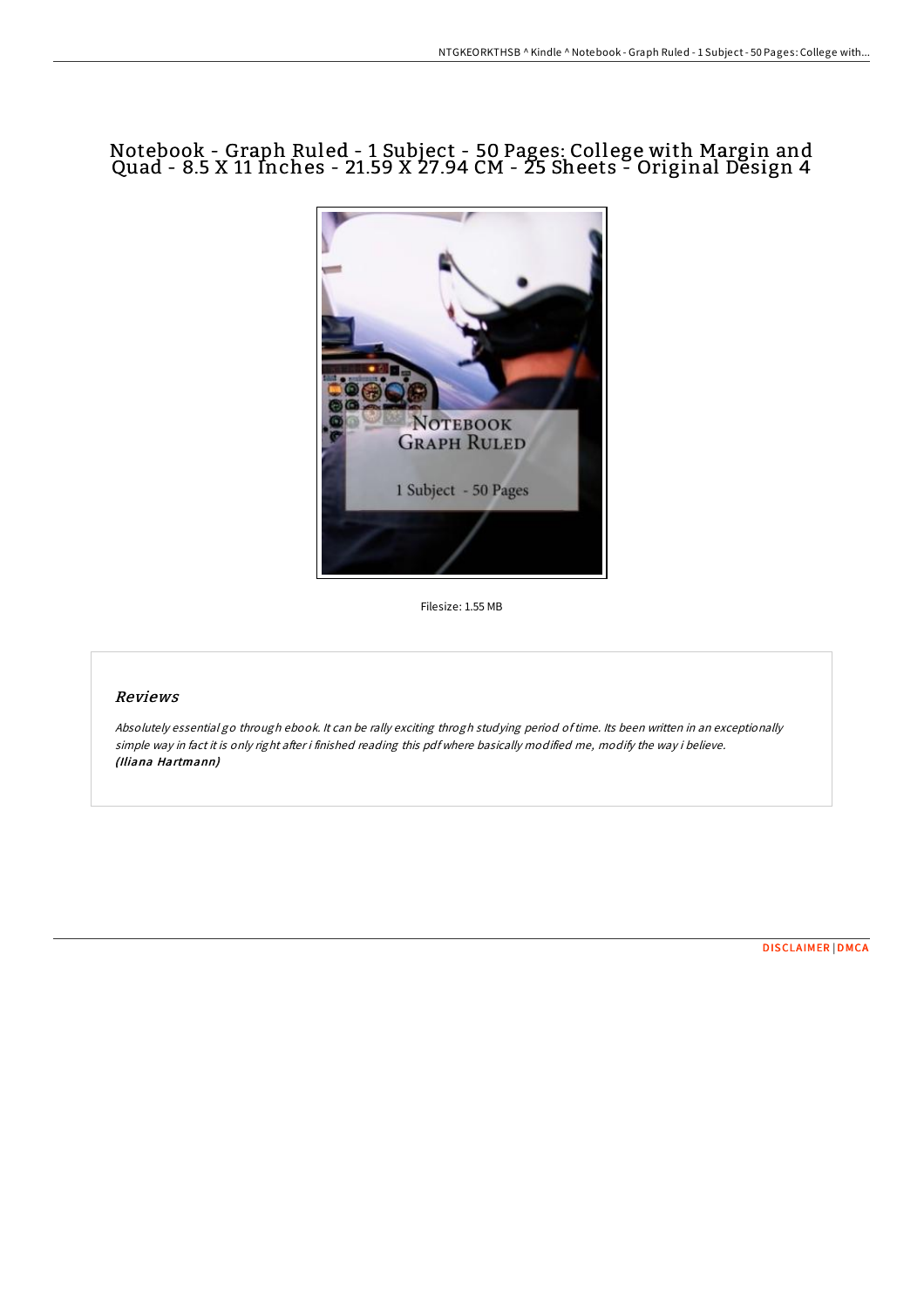## NOTEBOOK - GRAPH RULED - 1 SUBJECT - 50 PAGES: COLLEGE WITH MARGIN AND QUAD - 8.5 X 11 INCHES - 21.59 X 27 .94 CM - 25 SHEETS - ORIGINAL DESIGN 4



Createspace Independent Publishing Platform, United States, 2015. Paperback. Book Condition: New. 280 x 216 mm. Language: English . Brand New Book \*\*\*\*\* Print on Demand \*\*\*\*\*.\*A smart Large Notebook like a book: with margin, summary, page numbering, locations for titles and a glossy cover. \*50 pages - 25 sheets. \*Large Size: 8.5 x 11 inches - 21.59 x 27.94 cm. \*Metric Quad Ruled, with 1/2 cm squares. \*Printed in the USA or in Europe.

Read Notebook - Graph Ruled - 1 Subject - 50 Pages: College with Margin and Quad - 8.5 X 11 Inches - 21.59 X H 27.94 CM - 25 Sheets - Original Design 4 [Online](http://almighty24.tech/notebook-graph-ruled-1-subject-50-pages-college--2.html) Download PDF Notebook - [Graph](http://almighty24.tech/notebook-graph-ruled-1-subject-50-pages-college--2.html) Ruled - 1 Subject - 50 Pages: College with Margin and Quad - 8.5 X 11 Inches -21.59 X 27.94 CM - 25 Sheets - Original Design 4